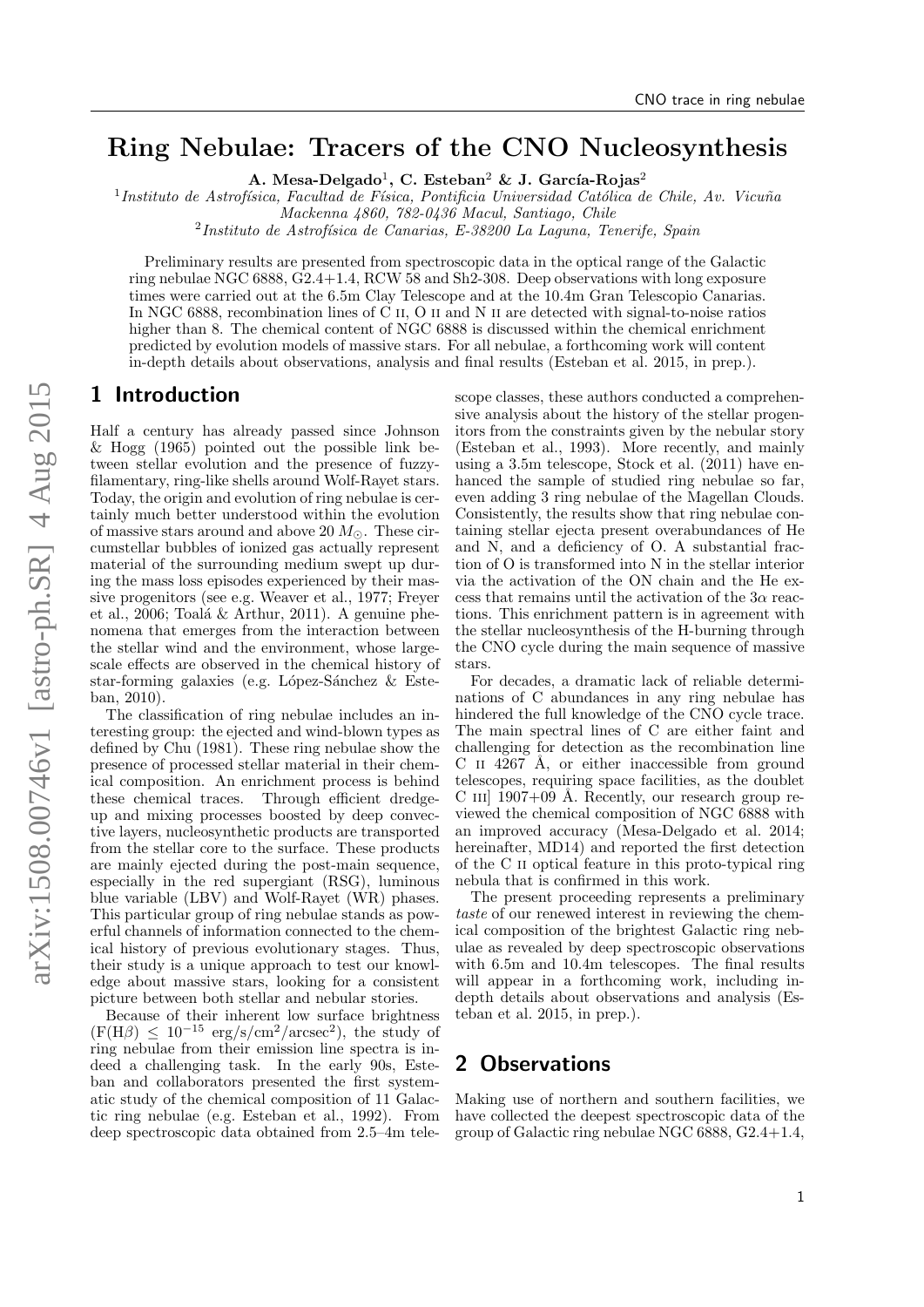<span id="page-1-0"></span>

Fig. 1: Sections of NGC 6888 spectra. Top: detections of recombination lines of C II, O II, N II and N III from OSIRIS observations (Esteban et al. 2015, in prep.). Bottom: lower-limit detections of C ii, N ii and other features from HDS observations (MD14). The dashed lines represent the average continuum.

RCW 58 and Sh2-308. On the one hand, NGC 6888 and  $G2.4+1.4$  were observed with the OSIRIS spectrograph at the 10.4m Gran Telescopio Canarias. Within its capabilities, this spectrograph provides a slit of 7.4 <sup>0</sup> along the spatial direction, allowing us to simultaneously target multiple nebular areas and bright knots. On the other hand, single slit positions were observed on the brightest zones of  $G2.4 + 1.4$ , RCW 58 and Sh2-308 using the Magellan Echellette (MagE) spectrograph at the 6.5m Clay Telescope. In all cases, extractions of knot sizes,  $3''$  to  $8''$ , were considered to maximize the signal-to-noise ratio of the final spectra. The two-observation campaigns were carried out with a slit width of  $1''$ , covering the optical range with a spectral resolution of about 3000. Total exposure times of 1.4 hours were used in the OSIRIS observations, while times between 1.2 and 2.5 hours were used in MagE.

At first look, the outstanding quality and depth of these new observational data are well remarkable in the spectrum of NGC 6888. In Fig. [1,](#page-1-0) we compare the HDS spectra of NGC 6888 (MD14) with the recent OSIRIS observations. Both spectra represent similar extracted areas of about  $1'' \times 4''$ , located in positions on the bright arc to the northwest of the central star WR136, with similar integration times of 1.4 hours. The comparison is centered in the spectral ranges populated by recombination lines (RLs)

of heavy-elements, and clearly reveals the superior result of the OSIRIS observations. The C II 4267 Å is well detected in this new dataset with a signal of about 8 over the continuum noise  $(\sigma)$ . Almost featureless in the HDS observations, the O ii RLs appears blended among them and other lines. The eight transitions constituting the O ii multiplet 1 seem to be detected, where the brightest features are blended at 4649+51 Å with a signal of about  $17\sigma$ . N II and N III RLs are also detected, though their emission may be affected by continuum pumping [\(Escalante & Morisset,](#page-2-9) [2005\)](#page-2-9). The high-ionization feature of He II 4686 Å is also detected, making plausible the detection of the C III line at  $4647$  Å, the brightest feature of the transition  $3s^3S-3p^3P^0$ .

### 3 Preliminary results

The analysis of emission line spectra allows us to determine the chemical composition of these ring nebulae. Using the traditional methodology, He abundances are calculated from dereddened flux ratios of He i and He ii RLs, while chemical abundances of O, N and Ne are derived from collisionally excited lines (CELs). This chemical analysis is based on reliable detections ( $> 30\sigma$ ) of the temperature-sensitive auroral lines of [O III] and [N II], allowing us to cal-